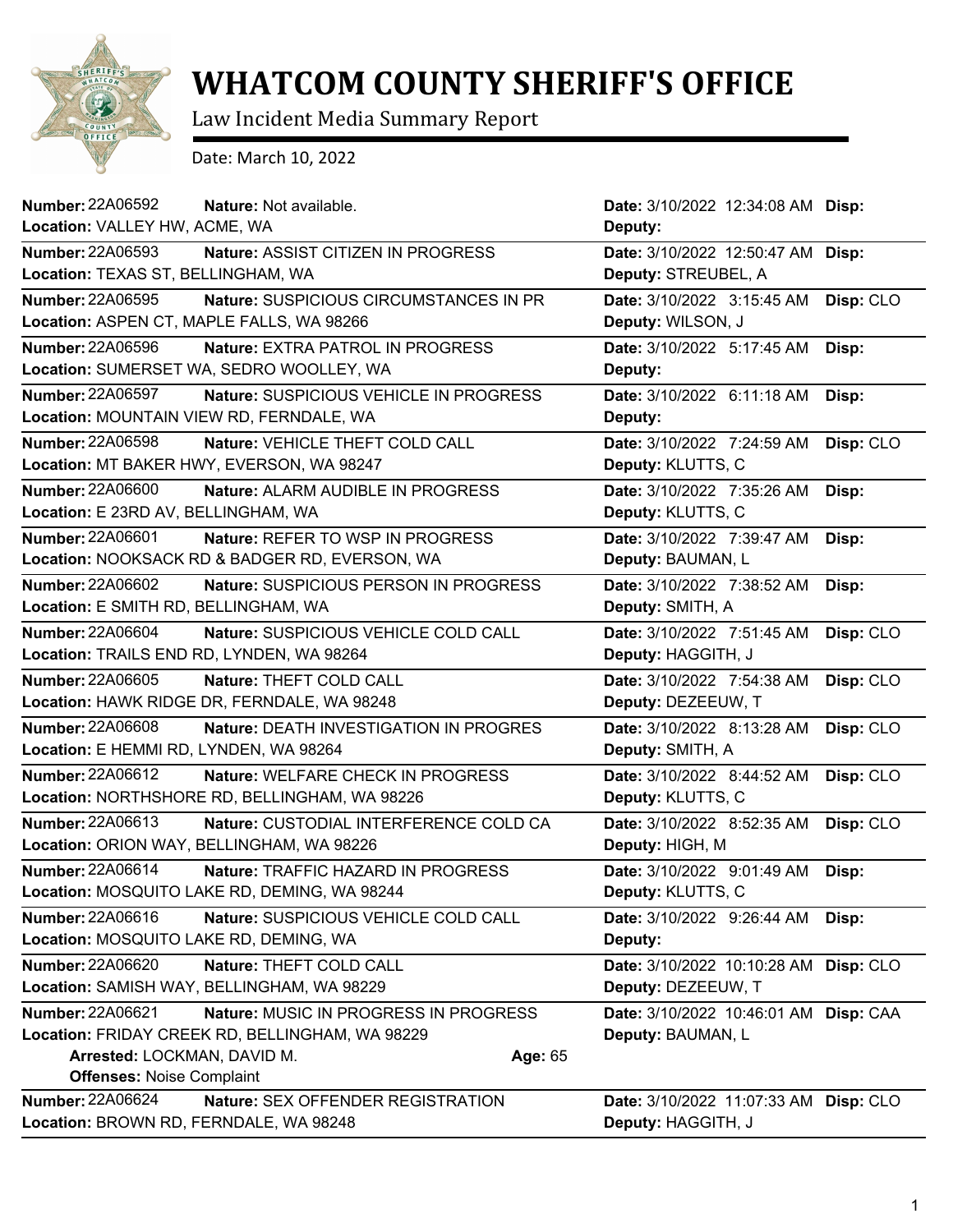## **Number: Nature:** FOLLOW UP **Date:** 3/10/2022 11:27:11 AM **Disp:** CAA **Number: 22A06628**

**Location:** GRAND AVE, BELLINGHAM, WA 98225

**Arrested:** SHIELDS, CODY J. **Age:** 29 **Offenses:** In From Court

**Deputy:** HEINRICH, C

| <b>Number: 22A06629</b><br>Nature: SUSPICIOUS PERSON IN PROGRESS  | Date: 3/10/2022 11:27:41 AM Disp: CLO |           |
|-------------------------------------------------------------------|---------------------------------------|-----------|
| Location: BIRCH BAY SQUARE ST, BLAINE, WA 98230                   | Deputy: HAGGITH, J                    |           |
| Number: 22A06631<br>Nature: Not available.                        | Date: 3/10/2022 11:50:29 AM Disp:     |           |
| Location: MARINE DR, POINT ROBERTS, WA                            | Deputy: JOHNSON, J                    |           |
| Number: 22A06633<br>Nature: REFER TO OTHER AGENCY IN PROGR        | Date: 3/10/2022 11:54:08 AM Disp:     |           |
| Location: E LAKE SAMISH DR & LAKE SAMISH DR, BELLINGHAM, WA       | Deputy:                               |           |
| <b>Number: 22A06634</b><br>Nature: CUSTODIAL INTERFERENCE IN PROG | Date: 3/10/2022 11:58:13 AM Disp:     |           |
| Location: ORION WA, BELLINGHAM, WA                                | Deputy:                               |           |
| Number: 22A06635<br>Nature: HAZARD IN PROGRESS                    | Date: 3/10/2022 11:54:54 AM Disp:     |           |
| Location: GOODWIN RD & SOUTH PASS RD, EVERSON, WA                 | Deputy: SMITH, A                      |           |
| <b>Number: 22A06636</b><br>Nature: FORGERY COLD CALL              | Date: 3/10/2022 11:44:38 AM Disp: CLO |           |
| Location: ALDRICH RD, FERNDALE, WA 98248                          | Deputy: BOYD, M                       |           |
| <b>Number: 22A06637</b><br>Nature: DRUGS IN PROGRESS              | Date: 3/10/2022 12:18:17 PM Disp:     |           |
| Location: BIRCH BAY LYNDEN RD, BLAINE, WA                         | Deputy:                               |           |
| <b>Number: 22A06638</b><br>Nature: FORGERY COLD CALL              | Date: 3/10/2022 12:27:27 PM Disp: CLO |           |
| Location: HARBOR VIEW DR, BELLINGHAM, WA 98229                    | Deputy: WRIGHT, M                     |           |
| <b>Number: 22A06639</b><br>Nature: ASSIST CITIZEN IN PROGRESS     | Date: 3/10/2022 12:33:48 PM Disp:     |           |
| Location: ALDERSON RD, BLAINE, WA                                 | Deputy: JONES, D                      |           |
| Number: 22A06640<br>Nature: Not available.                        | Date: 3/10/2022 12:47:22 PM Disp:     |           |
| Location: ANDERSON LAKE DR, SUMAS, WA                             | Deputy: NELSON, G                     |           |
| <b>Number: 22A06641</b><br>Nature: ASSIST CITIZEN IN PROGRESS     | Date: 3/10/2022 1:19:29 PM            | Disp:     |
| Location: SURF PL, BLAINE, WA                                     | Deputy:                               |           |
| <b>Number: 22A06642</b><br>Nature: Not available.                 | Date: 3/10/2022 1:27:42 PM            | Disp:     |
| Location: GALBRAITH RD, ACME, WA                                  | Deputy: NELSON, G                     |           |
| Number: 22A06643<br>Nature: PROPERTY FOUND IN PROGRESS            | Date: 3/10/2022 1:32:39 PM            | Disp:     |
| Location: CLARKSON LN, FERNDALE, WA                               | Deputy: HAGGITH, J                    |           |
| <b>Number: 22A06644</b><br>Nature: SUSPICIOUS PERSON IN PROGRESS  | Date: 3/10/2022 1:50:18 PM            | Disp: CLO |
| Location: TEN MILE RD, EVERSON, WA 98247                          | Deputy: DEZEEUW, T                    |           |
| Number: 22A06645<br>Nature: LITTERING IN PROGRESS                 | Date: 3/10/2022 1:51:13 PM            | Disp:     |
| Location: MOUNTAIN VIEW RD & RAINBOW RD, FERNDALE, WA             | Deputy: MOYES, K                      |           |
| Number: 22A06647<br>Nature: PARKING PROBLEM IN PROGRESS           | Date: 3/10/2022 2:27:09 PM            | Disp:     |
| Location: 1ST ST & EAST ST, BLAINE, WA                            | Deputy: JONES, D                      |           |
| <b>Number: 22A06648</b><br>Nature: SUSPICIOUS VEHICLE IN PROGRESS | Date: 3/10/2022 2:33:30 PM            | Disp:     |
| Location: INNIS CREEK RD, ACME, WA                                | Deputy:                               |           |
| Number: 22A06649<br>Nature: TRESPASS IN PROGRESS                  | Date: 3/10/2022 2:44:05 PM            | Disp:     |
| Location: BIRCH BAY SQUARE ST, BLAINE, WA                         | Deputy: HAGGITH, J                    |           |
| Number: 22A06650<br>Nature: SUSPICIOUS CIRCUMSTANCES COLD         | Date: 3/10/2022 2:44:30 PM            | Disp: CLO |
| Location: DEWEY RD, BELLINGHAM, WA 98226                          | Deputy: LAUGHLIN, B                   |           |
| Number: 22A06651<br>Nature: TRAFFIC STOP                          | Date: 3/10/2022 2:59:17 PM            | Disp:     |
| Location: KENDALL RD & LIMESTONE RD, MAPLE FALLS, WA              | Deputy: VANDYKEN, B                   |           |
| Number: 22A06654<br>Nature: ASSIST CITIZEN IN PROGRESS            | Date: 3/10/2022 3:52:29 PM            | Disp: CLO |
| Location: W KING TUT RD, BELLINGHAM, WA 98226                     | Deputy: STAFFORD, M                   |           |
| Number: 22A06655<br>Nature: MENTAL IN PROGRESS                    | Date: 3/10/2022 4:07:34 PM            | Disp: CLO |
| Location: YEW STREET RD, BELLINGHAM, WA 98229                     | Deputy: BROWN, E                      |           |